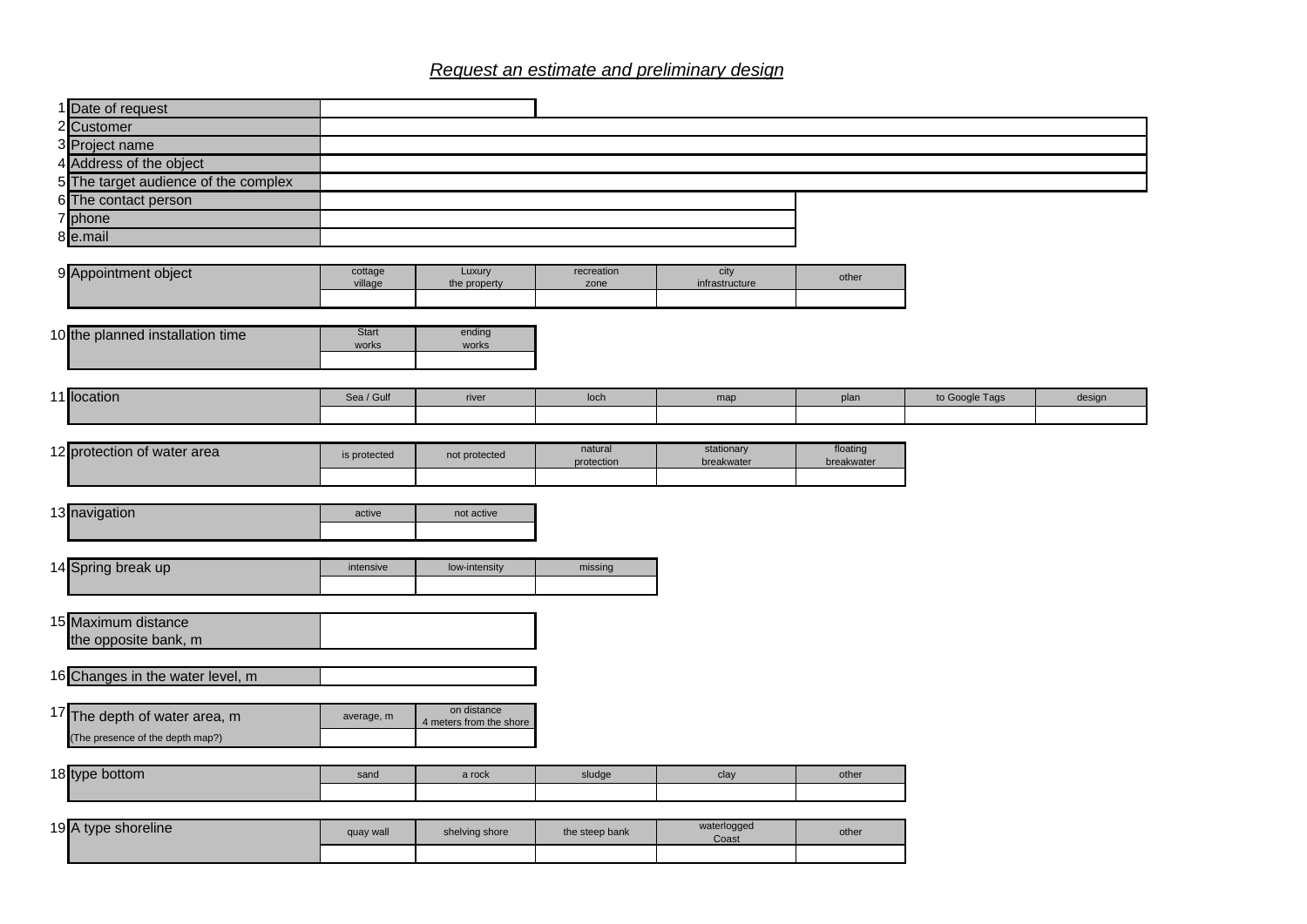| 20 Natural Features | maximum<br>wind speed,<br>m/s         | main<br>direction<br>of wind          | maximum<br>wave height<br>in the water area | length<br>the waves | period<br>the waves          | maximum<br>speed<br>flow in m/s | direction<br>currents      |
|---------------------|---------------------------------------|---------------------------------------|---------------------------------------------|---------------------|------------------------------|---------------------------------|----------------------------|
|                     |                                       |                                       |                                             |                     |                              |                                 |                            |
|                     | Availability<br>of tides<br>timetable | maximum<br>the value of m<br>of tides | speed<br>of tides, m/s                      | education<br>ice    | ice type<br>(static/dynamic) | progress<br>ice                 | medium<br>thickness<br>ice |
|                     |                                       |                                       |                                             |                     |                              |                                 |                            |

| 21 Total estimated | less than 6 m | $6-8$ m   | $8 - 10 m$ | $10-12 \text{ m}$ | $12 - 14$ m | $14 - 16$ m |
|--------------------|---------------|-----------|------------|-------------------|-------------|-------------|
| number of boats    |               |           |            |                   |             |             |
|                    | 16-20 m       | $20-25$ m | $25-35$ m  | $35-40 m$         | $40 - 50$ m | over 50 m   |
|                    |               |           |            |                   |             |             |

**1** attach the intended mooring plan

| 22 Berth (type desired) | reinforced concrete<br>pontoons<br>(Breakwaters) | wooden berths<br>on concrete<br>floats | wooden berths<br>on plastic<br>floats | metal berths<br>on concrete<br>floats | metal berths<br>on plastic<br>floats | aluminum berths<br>on concrete<br>floats | aluminum berths<br>on plastic<br>floats | combined<br>variation |
|-------------------------|--------------------------------------------------|----------------------------------------|---------------------------------------|---------------------------------------|--------------------------------------|------------------------------------------|-----------------------------------------|-----------------------|
| basic passages          |                                                  |                                        |                                       |                                       |                                      |                                          |                                         |                       |
| additional berth        |                                                  |                                        |                                       |                                       |                                      |                                          |                                         |                       |
| the connecting bridges  |                                                  |                                        |                                       |                                       |                                      |                                          |                                         |                       |
| width, m                |                                                  |                                        |                                       |                                       |                                      |                                          |                                         |                       |
| Length, m               |                                                  |                                        |                                       |                                       |                                      |                                          |                                         |                       |
| height side, m          |                                                  |                                        |                                       |                                       |                                      |                                          |                                         |                       |

| 23 BRIDGES           | wooden | steel | aluminum | floating<br>transition bridge | <b>SHORE SUPPORT</b> |
|----------------------|--------|-------|----------|-------------------------------|----------------------|
| Length, m            |        |       |          |                               |                      |
| width, m             |        |       |          |                               |                      |
| height difference, m |        |       |          |                               |                      |

| 24 Mooring of ships | mooring     | mooring         | mooring finger | mooring finger  | mooring finger | buoy with | sinking rope with | board a ship |
|---------------------|-------------|-----------------|----------------|-----------------|----------------|-----------|-------------------|--------------|
|                     | finger easy | standard finger | corner easy    | corner standard | universal      | anchor    | an anchor         | to berth     |
|                     |             |                 |                |                 |                |           |                   |              |

| 25 Installing pontoons and moorings | seaflex | anchor<br>chain | pile | ground anchor | guide rails<br>with casters | shore beams | other |
|-------------------------------------|---------|-----------------|------|---------------|-----------------------------|-------------|-------|
|                                     |         |                 |      |               |                             |             |       |

| 26 service the posts | water | electrical energy | water meter | electricity meter | WI-FI | loudspeaker notification | communication with the<br>duty officer<br>parking lot | lightinc |
|----------------------|-------|-------------------|-------------|-------------------|-------|--------------------------|-------------------------------------------------------|----------|
|                      |       |                   |             |                   |       |                          |                                                       |          |

| 27 mooring equipment | <b>BOAT RING</b> | mooring bollard<br>aluminum | mooring bollard of<br>of stainless steel | enlighted bollard |
|----------------------|------------------|-----------------------------|------------------------------------------|-------------------|
|                      |                  |                             |                                          |                   |